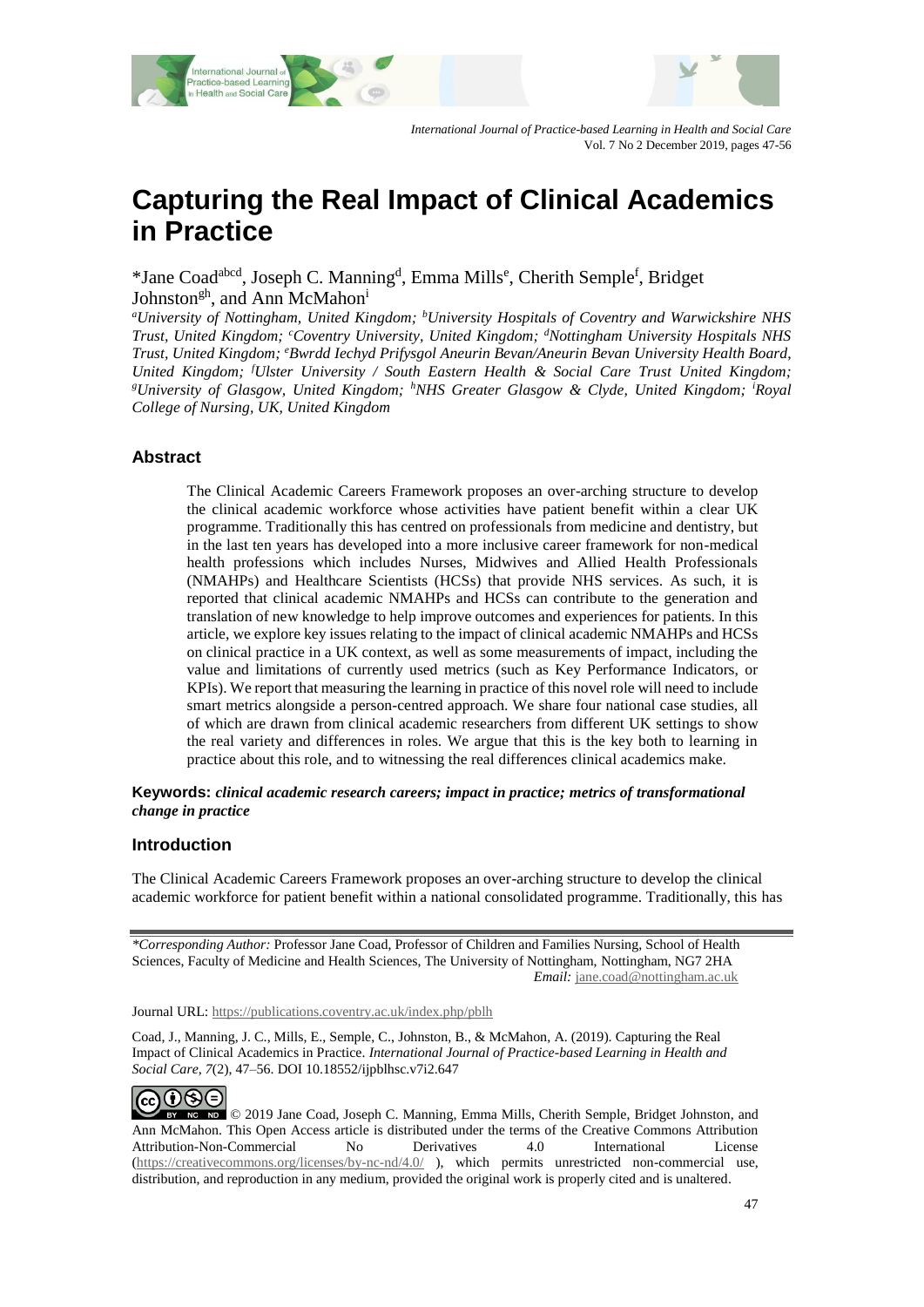centred on medical and dentist professionals. However, in the last ten years Clinical Academic Careers have rapidly developed in terms of a comprehensive research career framework for 'non-medical health professions', which includes Nurses, Midwives and Allied Health Professionals (NMAHPs) and Healthcare Scientists ( HCSs) working in the NHS or providing NHS services. It is reported that clinical academic researchers can contribute to the generation of new knowledge about care and treatment, whilst also seeking out the best evidence to help improve outcomes and experiences for patients [\(Carrick-Sen et](#page-8-0)  al., [2016;](#page-8-0) [Trueland, 2015;](#page-9-0) [Westwood et al., 2013\)](#page-9-1). This article highlights key issues relating to the impact of NMAHP and HCS clinical academics in the UK in terms of impact in real practice in order to discuss key learning issues.

# **Background**

Globally, service users, commissioners of health and social care services, and research funders demand translational research [\(National Institute of Health Research, 2017\)](#page-9-2). The emphasis is on delivering highest quality, clinical care where user involvement is paramount, alongside the growing need to base this on best evidence and research. Consequently, clinical academic NMAHPs and HCSs who hold posts both in health and social care organisations and associated academic higher education institutions [such as a university] are being regarded as the panacea to solve this challenge. There is now good evidence that they have made a demonstrable impact on quality of care and outcomes for patients, while improving the culture of working environment and so, in turn, the productivity of services.

In the UK, the Clinical Academic Roles and Career Pathways Implementation Network **(**CARIN**)** has been hosted by the UK Council of Deans since 2018 and was established to advise, support and share innovation and best practice of activity that promotes, engages and evaluates the development and implementation of joint clinical academic roles[. Table 1](#page-1-0) usefully sets out aspects of the current UK role.

|           | Lead and contribute to new knowledge about care and treatment to improve patient outcomes.                                                                                                                           |
|-----------|----------------------------------------------------------------------------------------------------------------------------------------------------------------------------------------------------------------------|
| $\bullet$ | Advance practice and improve patient care through research                                                                                                                                                           |
| $\bullet$ | Pursue evidence-based healthcare, improving quality, safety and effectiveness                                                                                                                                        |
| $\bullet$ | Support research capacity and capability building, thus encouraging a research-rich<br>environment                                                                                                                   |
|           | Contribute to a well-rounded clinical research community, supporting the development of a<br>healthcare workforce that actively seeks out the best evidence to help improve outcomes and<br>experiences for patients |
|           | Contribute to the health promotion and prevention agenda and support clinical decision-<br>making in partnership with patients                                                                                       |
| $\bullet$ | Facilitate the adoption and spread of best practice, innovation and new technology                                                                                                                                   |
| ٠         | Contribute to the recruitment and retention of high-quality staff through increased<br>engagement, investment and support it                                                                                         |

#### **Table 1: Attributes of the UK clinical academic role (Association of UK University Hospitals, 2016)**

<span id="page-1-0"></span>However, the impact of clinical academic research and researchers is still to be realised. Furthermore, in some settings, these posts were and still are under-developed and opportunistically established as opposed to strategically planned. This is compounded by the fact that traditionally there was a lack of opportunities to access funding and fellowships along with a lack of confidence, skills and/or time to fully support the role [\(Hagan, 2018;](#page-8-1) [Trueland, 2015\)](#page-9-0). We would argue that healthcare providers can substantially benefit by incorporating clinical academic roles into healthcare organisations, but, from the outset, the organisational strategy needs to develop and agree the range of desired outcomes that should result from the development and employment of clinical academic researchers.

The question remains, how can NMAHPs and HCSs in clinical healthcare organisations work in partnership with Higher Education Institutions (HEIs) to maximise and benefit the goals of both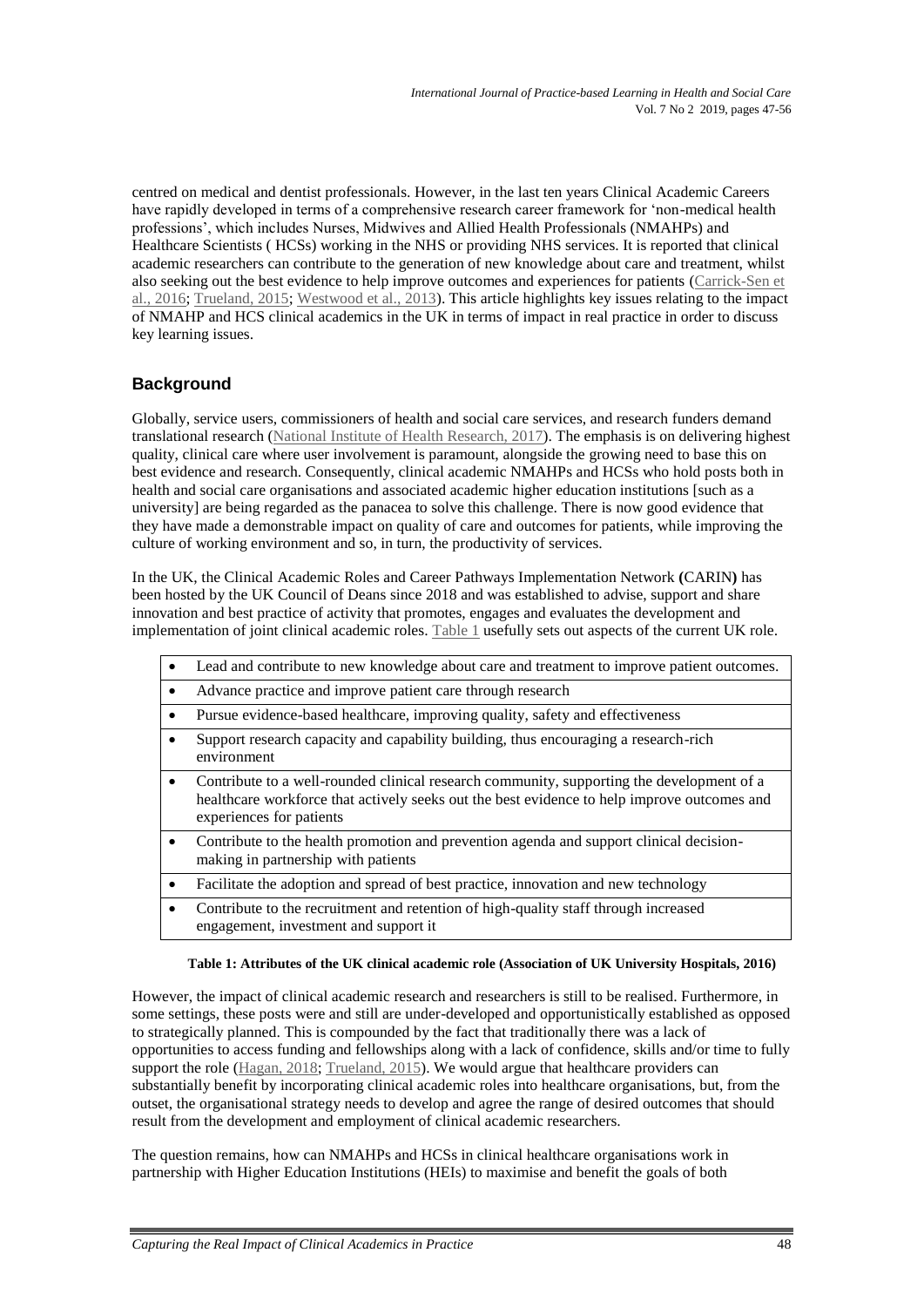organisations? In addressing this question, a clear strategy is firstly required with sign-up and agreements set in place. Any such strategy also needs to be based on strong reflective learning models in order for both the healthcare organisations and Higher Education Institutions to witness a positive and embracing cultural shift. In short, this can not solely rest on one or two individuals trying to make a change. Clearly, crucial factors for success are leadership, commitment and support but alongside it is essential that robust measurement needs to be set in place to capture the impact of NMAHP and HCS clinical academics and in turn the learning in practice of such roles.

# **Measuring the impact**

In order to choose the best way to evaluate and judge the performance and progress of clinical academic NMAHPs and HCSs' impact on practice, there firstly needs to be a clear understanding of the core aims of this role. There are several complex levels to consider. For example, is it the person (individual level), strategy (organisational level), or patient intervention (research project) that actually makes a difference? We would argue that in reality there are numerous multi-levels, but we found little empirical evidence of these being inter-connected and no evidence which drew primarily from the patient's and stakeholder's perspectives of the real impact of this role. However, arguably these are still early days in this relatively new career framework.

Once outcomes have been agreed, measurement tools need to be decided upon but we would recommend they are robust, relevant and focused on or aligned with the strategy. The more the measurements are in tune with what clinical professionals do, the more they will be viewed as useful and meaningful, and thus provide a greater drive for the strategy of having clinical academic researchers leading clinical and service innovation and improvements [\(Better Care Fund, 2015\)](#page-8-2). The timeframe over which such outcomes can reasonably be expected to be achieved is also important. We would suggest a realistic timeframe is three to five years from outset through to witnessing real tangible results of impact and change in practice. This is key to understanding that investment in professional clinical staff is not a quick gain but more of a long-term mission.

Metrics for recording learning change in practice can also include the use of Key Performance Indicators (KPIs) to measure what an individual, department or organisation uses to define success and to track progress to meet strategic goals (Association of UK University Hospitals, 2016). This useful approach for organisations seeks to support transformational healthcare though the introduction of clinical academic roles in NMAHPs and HCSs. Accepting the wisdom that macro, meso and micro levels of influence are at play at organisational, unit and individual levels, it is worth reiterating that the ability of an individual to attain given KPIs within the context of a clinical academic role is contingent on the conditions within the unit and the organisation where they work. We would argue that without a clear understanding of collective responsibility, the ambitions set out above are unlikely to happen. For example, when considering the aspirations set out in the table [\(Table 2\)](#page-2-0), typical KPIs may include:

- Secure grant income to cover salary costs
- Publish two papers in peer-reviewed journals annually
- Provide two examples of research that has been implemented and that has improved clinical practice
- Provide two examples of where quality, safety and effectiveness have improved based on the best available evidence
- Supervise two staff undertaking a research Masters dissertation in clinical practice
- Support two staff in leading a service innovation / improvement in clinical practice
- Support two patient-empowerment projects in clinical practice
- Support one project exploring the potential of digital innovation in clinical practice
- <span id="page-2-0"></span>Demonstrate and monetise a contribution to staff retention

#### **Table 2: Aspirations of Key Performance Indicators**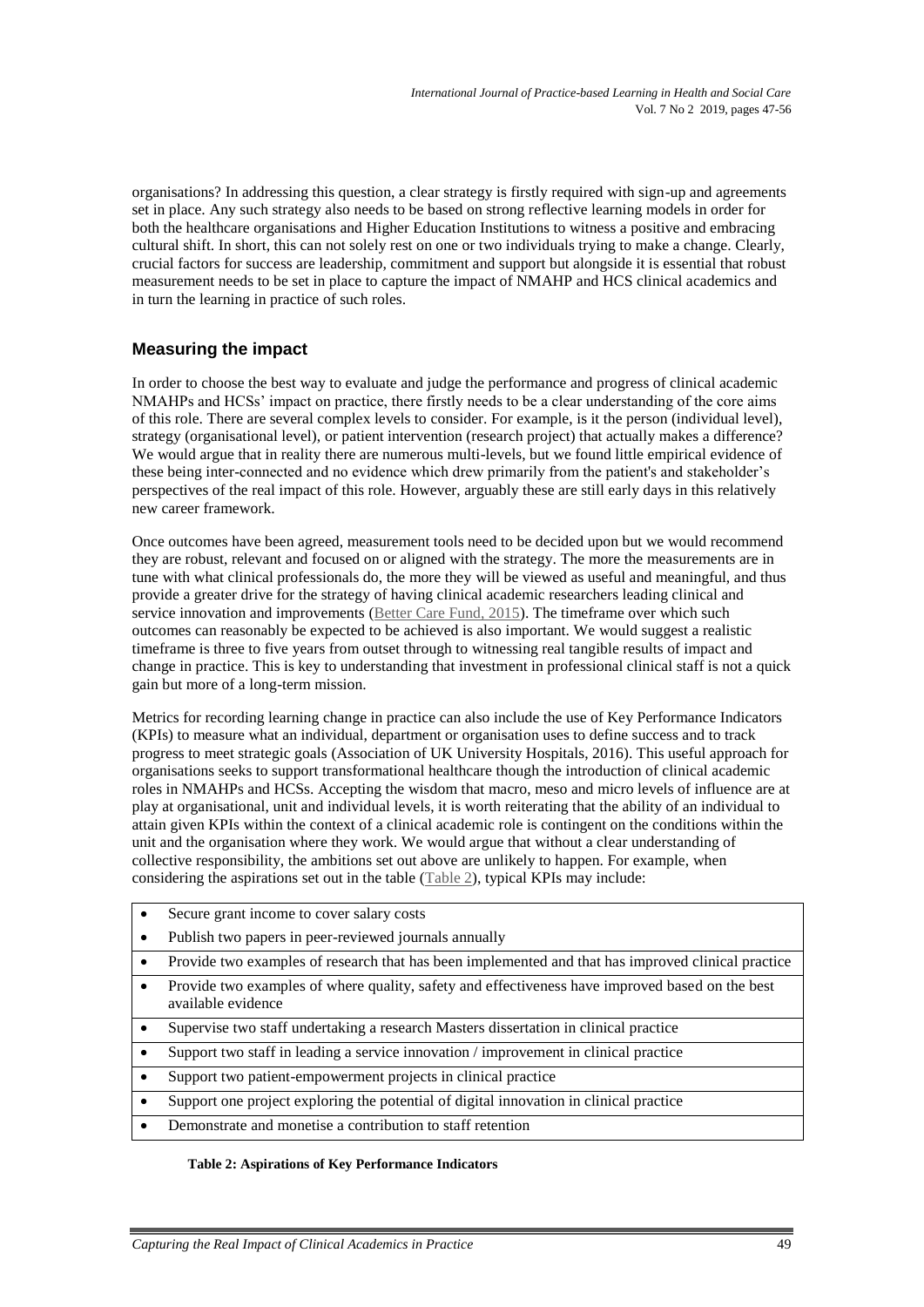There are two things to note here. The first is that many of these suggested KPIs may be merged and the list significantly collapsed. The second is that the KPIs serve to illustrate the necessity for the entire team to work together to make any of these ambitions achievable. For example, a comprehensive understanding of the personal time and investment required to secure grant income and publish papers is essential for any one individual to achieve these KPIs. Above all, however, these measures are only what they claim to be – indicators. Transformation, or metamorphosis, is far more subtle and complex than KPIs might suggest.

# **Real learning from practice**

Consequently, we are suggesting here that measuring real learning in practice is not always about metrics. It is about how we observe the types of knowledge and skills that clinical academics possess, and can bring to bear, which then impact on clinical practice. This may be more *subtle* learning in practice and may not relate to mechanism and outcome-type metrics. It is about a much more person-centred change and what collectively those individuals can do which in turn will drive improvements in the culture of the organisation and in quality of care. In order to highlight real exemplars of clinical academics who are making a difference in their roles, we have collated case studies using a four-country UK perspective.

# *Case Study 1 - England:*

*Dr Joseph Manning, NIHR/HEE ICA Clinical Lecturer; Clinical Associate Professor in Children, Young People and Families Nursing; Charge Nurse, Paediatric Critical Care Outreach, Nottingham University Hospitals NHS Trust and The University of Nottingham*

In my current role, I work across a large tertiary NHS Trust and a university with a clinical, research and leadership remit. The NHS Trust, Nottingham University Hospitals NHS Trust, is one of the largest acute trusts in the UK, providing a huge variety of specialist services (including a children's hospital, tertiary neonatal services, and a regional trauma centre) to over 2.5 million children, young people and adults that reside in Nottingham and the surrounding communities. It is one of the largest employers in the region, with around 16,700 staff, of whom over half are NMAHPs and HCSs.

Specifically, my role includes clinical care delivery as a charge nurse for critical care outreach, leading the development of capacity and capability of NMAHPs in the children's hospital, and developing a programme of research aims to build understanding of: (1) the holistic needs of children and families in the short- and long-term after critical illness; (2) the emotional health and wellbeing of children and young people admitted to acute paediatric inpatient care; and (3) the safe and effective transitions of infants, children and young people between services and pathways of care.

At a patient level the impact of my clinical-academic role is two-fold. My clinical practice involves timely and expert recognition and treatment of the deteriorating child or young person. This has a direct impact on patients' quality of life, experience and outcomes by supporting staff with more complex procedures, facilitating escalation of treatment, supporting capacity and service delivery through assisting with communications across the Multi-Disciplinary Team, and enhancing the learning environment by educating ward staff at the bedside in the care and management of the sick child. Moreover, my programme of research is driven by the clinical insights from my practice and consultation with the Multi-Disciplinary Team with whom I work closely. This research has demonstrable impact on the quality and outcomes of the children and families who access our services. An example of this relates to the growing numbers of children and young people accessing acute paediatric care in mental health crisis with local stakeholder feedback indicating that both patient experience and outcomes required improvement. This has contributed to driving forward clinical care through understanding stakeholders' perspectives [\(Manning et al., 2015\)](#page-8-3), developing and testing of effective educational resources for staff [\(Manning et al., 2017\)](#page-8-4), and the development of tools to support staff to make decisions regarding the safety of these children and young people (Carter [et al., 2019;](#page-8-0) [Manning et al., 2018\)](#page-9-3).

At an organisational level, my developing programme of research, which is aligned to our clinical care, contributes to the overarching ambition of the healthcare provider as a research-intensive organisation as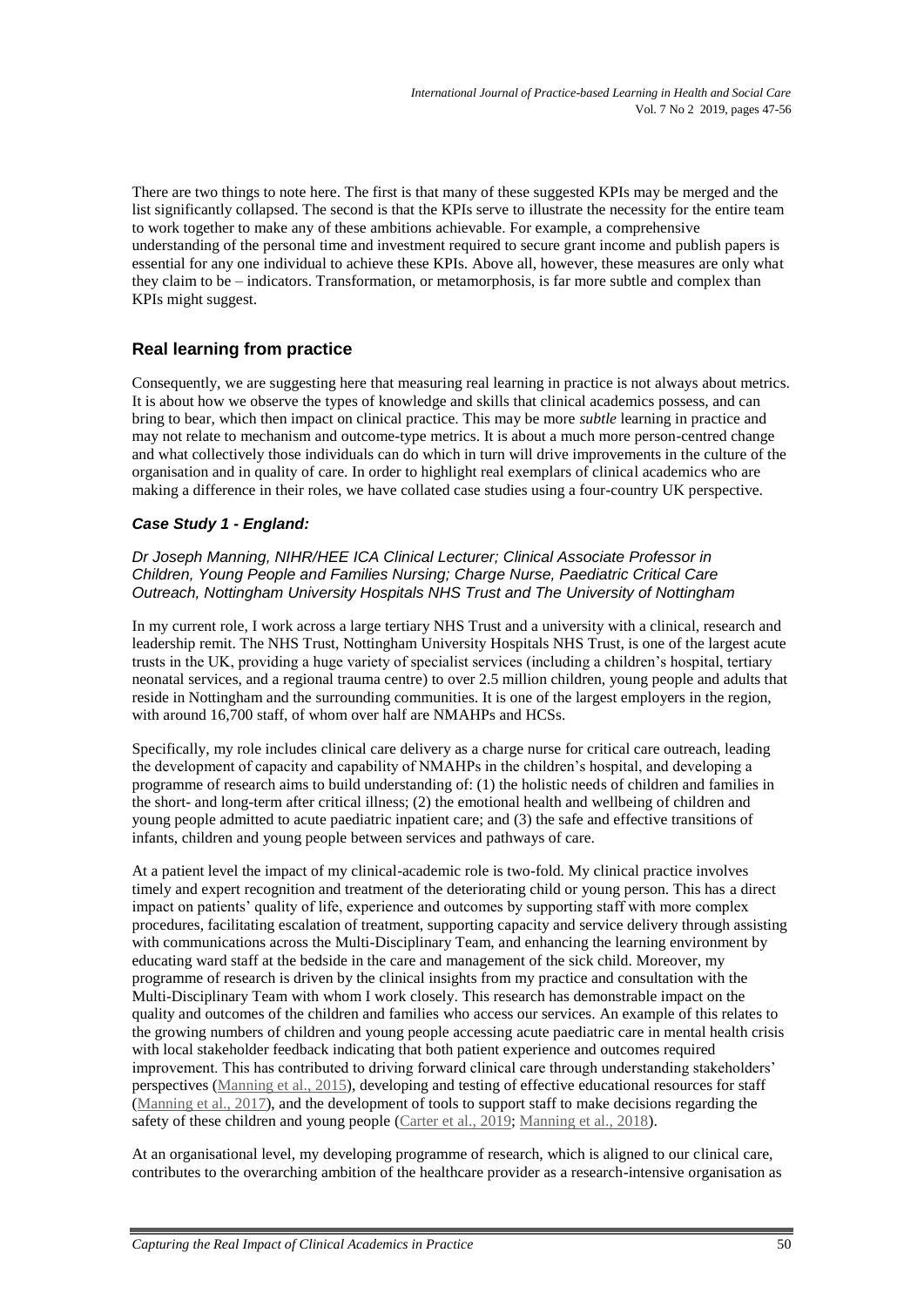well as its commitment to advancing care through research and innovation. I support the building of capacity for NMAHPs to develop research with children and families. This has involved extensive coaching and role modelling at individual, service and department levels as well as working with managers and leaders to develop understanding around the value and impact of clinical-academic roles. As a senior nurse, I am able to influence and be a catalyst for harnessing a workplace culture that values research and evidence-based practice. The clinical-academic skillset and insight that I bring affords a unique vantage point to appraise specific problems that healthcare organisations are contending with and to identify innovative and sustainable solutions. An example of this has been the chief nurse fellow initiative, which has provided an opportunity for frontline staff to innovate and develop their skills whilst remaining in practice [\(Bramley](#page-8-5) et al., 2018).

# *Case Study 2 - Scotland:*

#### *Professor Bridget Johnston, Professor/Florence Nightingale Foundation Chair in Clinical Nursing, University of Glasgow and NHS Greater Glasgow & Clyde, UK*

I have a clinical, education and research background in palliative and end of life care and the majority of my clinical role revolves around issues to do with palliative, end of life care and bereavement. My role is unique for a nursing professor – not just in the UK but internationally – in that I am 50% university and 50% NHS based. NHS Greater Glasgow and Clyde is the largest health board in Scotland and serves a population of 1.14 million with 11,675 Registered Nurses, 2,730 registered Allied Health Professionals and 630 Midwives. There are 35 hospitals of different types including one of the largest acute hospitals in the UK. There are six adult hospices and one children's hospice in the Greater Glasgow and Clyde area. My specialism is palliative, end of life care and bereavement which is an important area for health care in general and not just nursing. Palliative and end of life care needs are experienced by large numbers of people living with, and dying from, life-limiting conditions in home, hospice, care home and hospices. I have specialised in palliative and end of life care for over 30 years, and currently my clinical practice also focuses on bereavement care and support.

A key aspect needed to develop my role has been role models and mentors in practice. Choosing to follow a clinical academic path is a rewarding but challenging task, particularly in terms of balancing clinical and academic responsibilities and responding to two different managers. Education and training are also important for this role. These include skills development; in my role, excellent communication skills are necessary as well as leadership skills. In order to lead funded research projects and to develop a team, skills in both the research area and research methods are imperative. Impact being embedded in practice is one of the most important aspects of my job. Changing, improving and supporting practice is much harder when only an academic institution employs you. As a nurse, you are always stronger alongside other nurses and clinical team members, so everything I have achieved has been in conjunction with clinical colleagues.

Some recent achievements I have made in practice relate to bereavement care. Across all of the acute hospitals in Greater Glasgow and Clyde, we have replaced property bags (for bereaved relatives after their loved one has died) with hessian bags and organza bags for jewellery. We have had positive feedback from family members regarding the difference this has made. This exemplifies how small changes can make a big difference.

Another target we have is to improve communication skills and support for staff. In particular, we are aiming to provide skills training and support for frontline non-clinical staff and we plan in the next few months to provide a day of training in managing distress in patients and relatives, and emotional support for ward reception staff and staff working in our mortuaries. I have made the assumption that, in order to improve end of life care in acute hospitals, we need to listen to people dying (if they are able to communicate), as well as their bereaved family and friends. We have recently completed a 12-month pilot project across Glasgow to gain the views of relatives; we are collating feedback and will make changes and improvements in care where appropriate. We are also planning to test different methods to find the best way of gaining feedback from people and relatives regarding end of life care in hospital.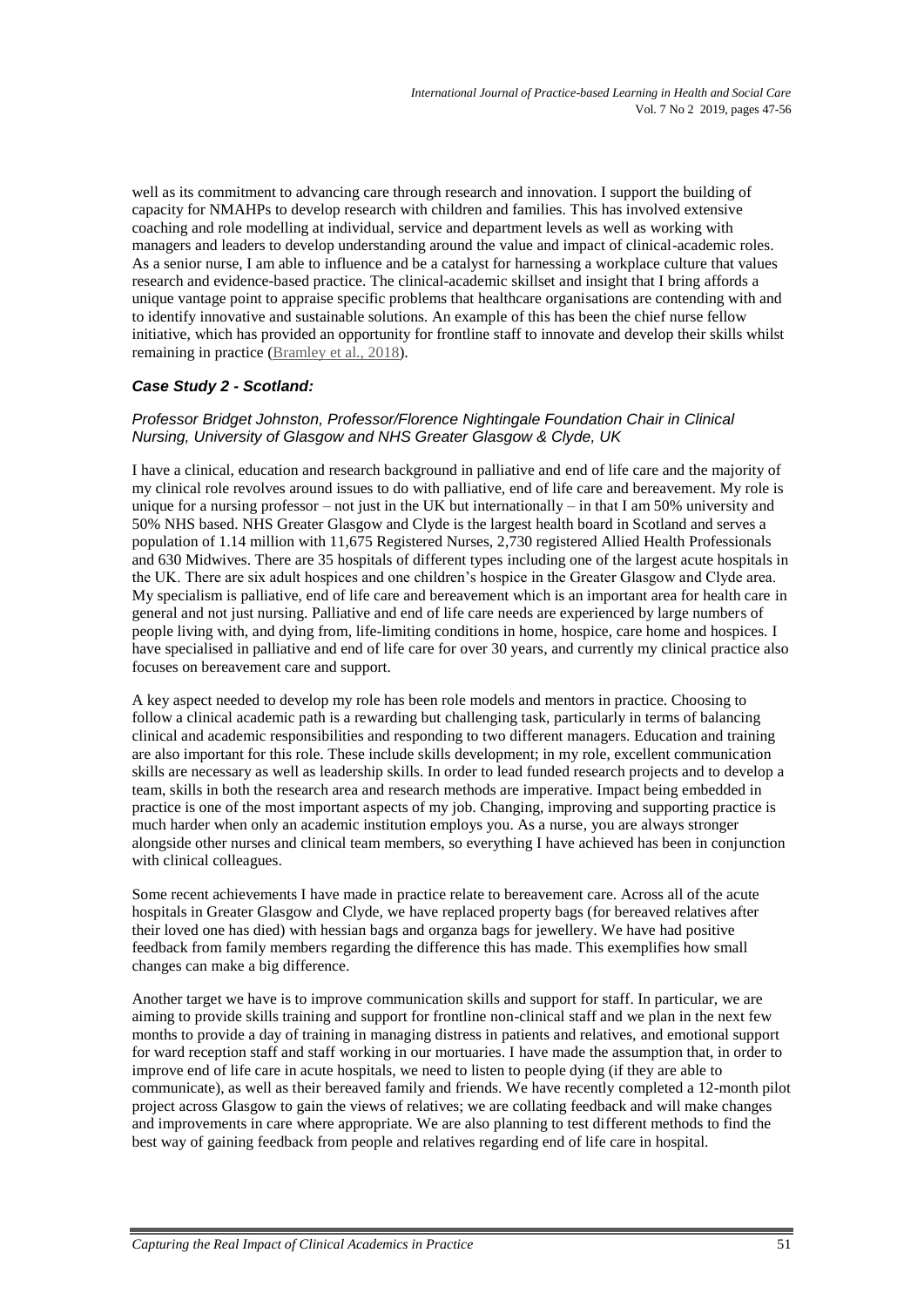In terms of making a difference to patient outcomes, I have been able, working closely with clinical teams and by role modelling, to improve bereavement care in our acute hospitals. We have also improved end of life care by responding to – and learning from – patient and family feedback We have also improved end of life care by carrying out a specific evidenced-based end of life intervention: 'dignity therapy'. We are running this as a clinical project and not research, but have patient and family feedback on outcomes in terms of how much patients and families have benefited from the intervention. In turn, this all serves to improve knowledge on evidenced-based practice as well as specifically developing skills, confidence and understanding of bereavement care and end of life care. Moreover, my programme of research, developing and testing interventions in palliative and end of life care and bereavement, aligns with our organisation goals on clinical care. In addition, as a member of the senior (chief nurse) team, I am able to influence, provide strategic direction and enable a culture that values research in our NMAHP workforce.

# *Case Study 3 – Wales***:**

#### *Emma Mills - Consultant Midwife/ Lead Clinical Research Midwife, Bwrdd Iechyd Prifysgol Aneurin Bevan/Aneurin Bevan University Health Board, UK*

I have been a qualified Registered Nurse and Midwife for almost twenty-eight years. After studying for an MSc in reproduction and health, I developed a passion for research, but stayed in a clinical role as I believed at the time it was where I could make the most difference to women and their families. However, when a part-time role implementing a midwifery research study became available, I decided that I would be able to combine both research and clinical work. At this point the maternity services of Bwrdd Iechyd Prifysgol Aneurin Bevan had supported occasional research studies but there was no dedicated research midwife and therefore limited opportunities for the service to be expanded. At the same time all Health Boards in Wales became University Health Boards and the need for commitment to clinical research was highlighted. Currently, Aneurin Bevan University Health Board covers a large geographical area in South Wales, including the areas of Blaenau Gwent, Caerphilly, Monmouthshire, Newport, Torfaen and South Powys. The Health Board employs over 13,000 staff, two-thirds of whom are involved in direct patient care. There are 4,908 NMAHPs and 250 Clinical Health Scientists.

When I started my clinical academic career, I felt I really needed to observe and learn from good leadership and from others who were on a clinical academic research pathway. Whilst I could identify individuals nationally, at a local level I found that I needed a supportive research and development clinical department with strong links with the local university, Health and Care Research Wales, and Welsh Government. In turn, this ensured a successful transition into a research-active maternity department and a positive research culture.

In terms of impact, I very quickly realised not only how much I loved coordinating clinical trials and how engaged women were at contributing to improving national midwifery care through research, but also how it could have an impact both directly and indirectly on clinical care. I was able to spend a lot of time talking to families about their experiences, with sometimes heart-breaking situations such as stillbirth and premature labour, but also their passions and enthusiasm about contributing to something that could make this better for other families.

In terms of a difference, I feel that in this role I have been able to enthuse and motivate staff, offering opportunities for other midwives to become involved in research and service improvement projects. The research culture within our health board maternity services has become so positive; it is almost unrecognisable, through staff members taking pride and ownership in making a difference to families and being the best that they can. After publishing my own piece of research [\(Mills, 2018\)](#page-9-4), following a Building Research Capacity for Nursing and Allied Health Professionals (RCBC) scholarship, I have been able to support two other midwives in applying for the same assistance, also supporting them to write and develop studies that aim to improve care and explore patient experience. Since gaining research experience, I have been able to support other midwives in submitting abstracts and presenting at national conferences, putting forward ideas and initiatives, and we have reached record levels of staff who are Good Clinical Practice (GCP) research trained. Overall, staff members say they feel encouraged to take ownership in demonstrating that our department is progressive, up to date and contributing to the body of evidence at local, national and international levels. Since beginning contributing to this article, I have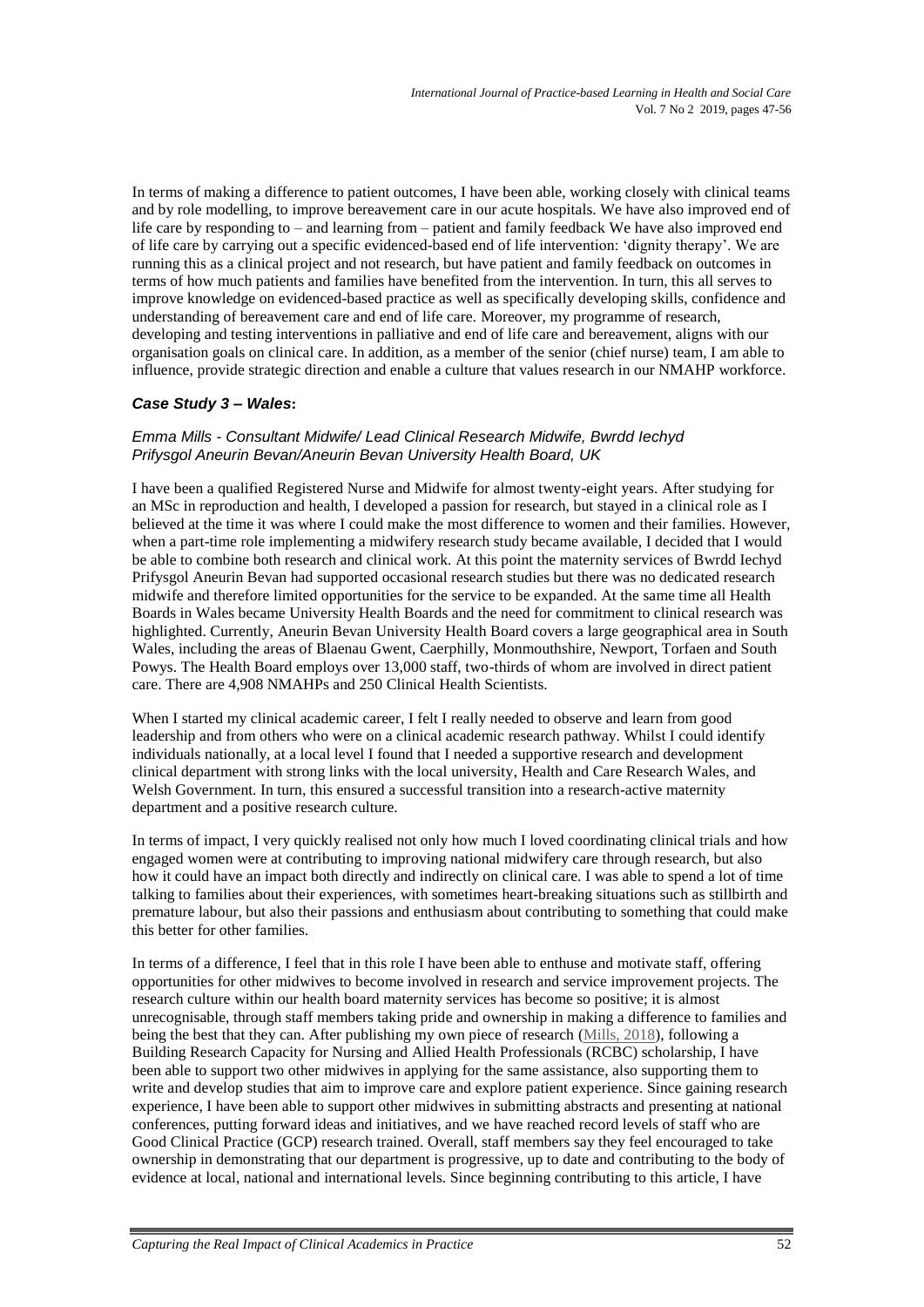become a Consultant Midwife, a role with a strong research focus, and one where I believe I can continue to support colleagues and women to recognise the importance of research in clinical practice.

#### *Case Study 4 - Northern Ireland:*

#### *Dr Cherith Semple, Reader in Clinical Cancer Nursing, Ulster University / South Eastern Health & Social Care Trust (SEHSCT)*

My current role, as a Reader in Clinical Cancer Nursing provides a unique clinical and research interface, as I work collaboratively across a health and social care trust (SEHSCT, 0.6WTE) and an academic institution (Ulster University, 0.4 WTE) in Northern Ireland. The SEHSCT is one of five integrated health and social care trusts in Northern Ireland, incorporating acute hospital services, community health and social care services; it serves a population of 361,000 people, with approximately 2,800 Registered Nurses and Midwives, and 630 Allied Health Professionals.

My area of clinical expertise is head and neck cancer. This clinical academic role enables me to embed direct clinical care, having a caseload of patients newly diagnosed with head and neck cancer, while embracing research and innovation to drive improvements in care through two programmes of research. These programmes of research aim: 1) to promote post-treatment quality of life for patients with head and neck cancer, and 2) to promote positive coping for families impacted by parental cancer – 'Familycentred cancer care'.

On obtaining a Doctoral Fellowship, which led to the completion of my PhD in 2006, I was keen to pursue a career that allowed me to deliver direct patient care but with capacity to focus simultaneously on generating evidence, which would lead to improvements in the quality and efficiency of care delivered to patients with cancer. My current clinical academic research role came to fruition in 2018, but required clear, strategic organisational vision between Ulster University and South Eastern Health & Social Care Trust (SEHSCT), with good partnership working, and clear and transparent processes for accountability and communication. Personally, it was important to have expert clinical leadership, build upon collaborative research networks, have mentorship and be tenacious with realistic goals clearly outlined within a workplan.

Such innovative partnership roles will not only enable a generation of clinically relevant research questions but facilitate linkage to research infrastructure, such as statistical support that promotes robust research studies being conducted. One further benefit of this environment is the timely integration and translation of findings into clinical practice at the point of care, therefore instrumental in ensuring the implementation of best practice and innovation. These roles also maximise opportunities for supporting clinical colleagues to develop their research skills and establish a culture of enquiry and researchmindedness. Furthermore, I have found that working within an establishing Cancer Care Research Group at Ulster University prevents isolation, maximises shared learning, and promotes thematic programmes of research.

In addition, these roles create capacity to supervise Masters' Degree level and Doctoral students, to impact teaching programmes for nurses such a short course on head and neck cancer management, and to contribute to the core-trainee programme for dentists. Another important aspect is mentoring nurses, which is especially pertinent as the cancer nursing workforce expands. These roles also mean there is a real opportunity to work across professional and organisational boundaries. For example, I am currently leading on two research projects with dentistry colleagues to improve service delivery for patients who require interventions such as multiple dental extractions and obturator prosthesis as a consequence of head and neck cancer treatment, while collaborating and networking with Ear Nose and Throat (ENT) colleagues in Nordic countries. Within the family-centred cancer care programme of work, an evidencebased e-learning module has been developed to equip healthcare professionals with the necessary tools and strategies to empower parents to communicate their cancer diagnosis with children. This is freely available at [http://training.cancerfocus.org.](http://training.cancerfocus.org/) Finally, but of great importance, these roles create immense job satisfaction, allowing for creativity which helps build resilience.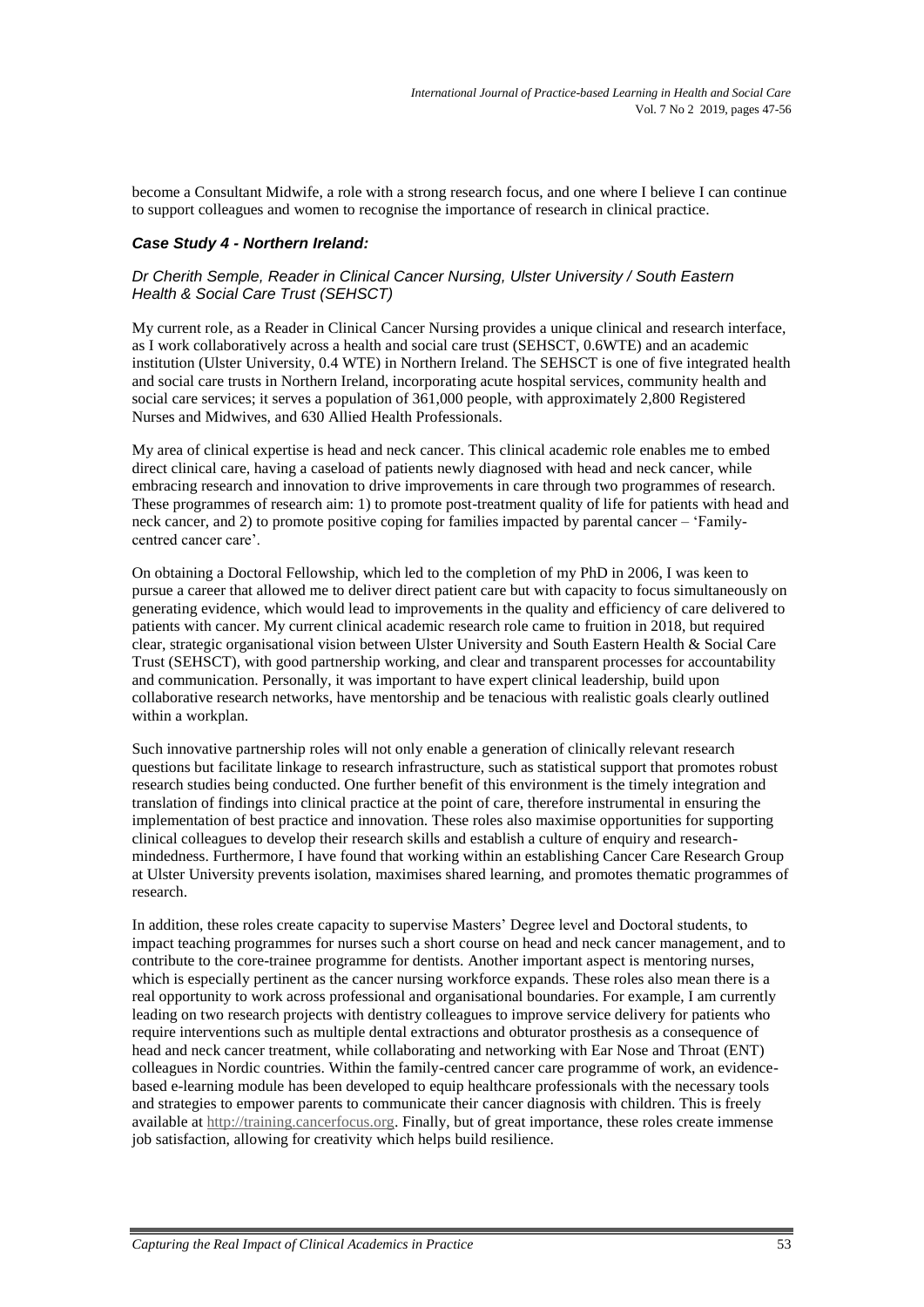# **Key learning points**

The points raised in the article and the four cases highlight a number of issues. First and foremost, the NHS healthcare environment remains very challenging and, although several external challenges can also provide an opportunity to transform and improve the design, delivery, safety, patient benefit and satisfaction of health services, the constrained financial environment and commissioner affordability are key risks. One learning point from all the cases is the need to foster strong partnerships and positive strategic alliances. Investment at one level should arguably reward the organisation at another.

All of the cases highlight the need for strategic vision which transcends the clinical area and higher education institution (often this is a local arrangement). Drawing on one example where the lead author (Coad) works, University Hospital Coventry & Warwickshire NHS Trust's (UHCW) vision is to become a national and internal leader in healthcare. Both Research and Development are essential components of world-leading excellence in clinical care in order that our patients receive the very best care possible. Working in collaboration, since 2018, both Research & Development (Head of Research, Ceri Jones; Chief Nurse, Nina Morgan; Director of Education and Research, Vicky Williams and Professor Chris Imray) at UHCW and the lead author (Coad) are now setting out an ambitious strategy for 2018–2021, to be known as the Interdisciplinary Clinical Academic Health Research Excellence (i-CAhRE) Programme, for all Nurses, Midwives, Allied Health Professionals and Clinical Health Scientists in terms of their clinical academic research careers (See: [https://www.uhcw.nhs.uk/leading-research/about-us/our](https://eur01.safelinks.protection.outlook.com/?url=https%3A%2F%2Fwww.uhcw.nhs.uk%2Fleading-research%2Fabout-us%2Four-researchers%2F&data=02%7C01%7Ccsx071%40coventry.ac.uk%7Cad17e30e6988404ac2be08d77d7c9e5e%7C4b18ab9a37654abeac7c0e0d398afd4f%7C0%7C0%7C637115846493076402&sdata=4VsrCGFyCt0sa3lWXLB5%2BX2xwVyH%2Fx7W2CFf92yAto0%3D&reserved=0)[researchers/\)](https://eur01.safelinks.protection.outlook.com/?url=https%3A%2F%2Fwww.uhcw.nhs.uk%2Fleading-research%2Fabout-us%2Four-researchers%2F&data=02%7C01%7Ccsx071%40coventry.ac.uk%7Cad17e30e6988404ac2be08d77d7c9e5e%7C4b18ab9a37654abeac7c0e0d398afd4f%7C0%7C0%7C637115846493076402&sdata=4VsrCGFyCt0sa3lWXLB5%2BX2xwVyH%2Fx7W2CFf92yAto0%3D&reserved=0). The overall aims of the iCAhRE programme are:

- (1) To develop capacity and capability through developing and embedding clinical academic research careers and roles across inter-disciplinary groups in the Trust;
- (2) To develop opportunities for research training and education for clinical academic researchers;
- (3) To develop a supportive and empowering infrastructure alongside embedding an innovative interdisciplinary clinical academic research culture across the Trust.

This innovative strategy will enable UHCW staff to develop clinical academic research careers and will contribute to the generation of new knowledge which will improve outcomes and experiences for patients. The team has spent a year developing the strategy which was important not only to set out the strategy but to agree how this would work at the organisational level. We have ensured senior management, including the Chief Nurse and Chief Executive, have agreed the vision and have set out a plan to support managers in understanding the benefit of having such roles in the organisation and the links to local HEI providers (such as Coventry University; University of Warwick, University of Birmingham and University of Nottingham). The vision includes the appointment of research leaders and a supportive team in order to ensure excellent support, good governance and long-term sustainability.

In initiating the vision, we have developed a dedicated Patient and Public Involvement and Engagement (PPIE) strategy where all Clinical Academic Researchers will discuss and agree their research or careers at the outset and throughout any study and/or Fellowship. To date, activities have included support for application and expansion of relevant research and education opportunities including our Doctorate portfolio. Success in one year (2018–2019) has totalled over £1.6 million to UHCW which is an outstanding metric along with other excellent success such as NIHR funding, two NHS 70@70 leadership awards and a rising number of outputs and accolades.

We have drawn together a number of individual cases and one organisational vision in transforming clinical academic research to enable transformational practice. Whilst this is an exciting time it highlights how important strategic oversight and engagement is in terms of developing the clinical academic researcher role. It also highlights that impact can only be achieved in a supportive organisation and can be very challenging for those working alone and/or who are not supported by their employing organisation. An individual can lead clinical academic research for their projects and organisation but it is the collective partnerships, solid investment and joined-up strategy that are required to really make demonstrable changes and measurable impacts in practice.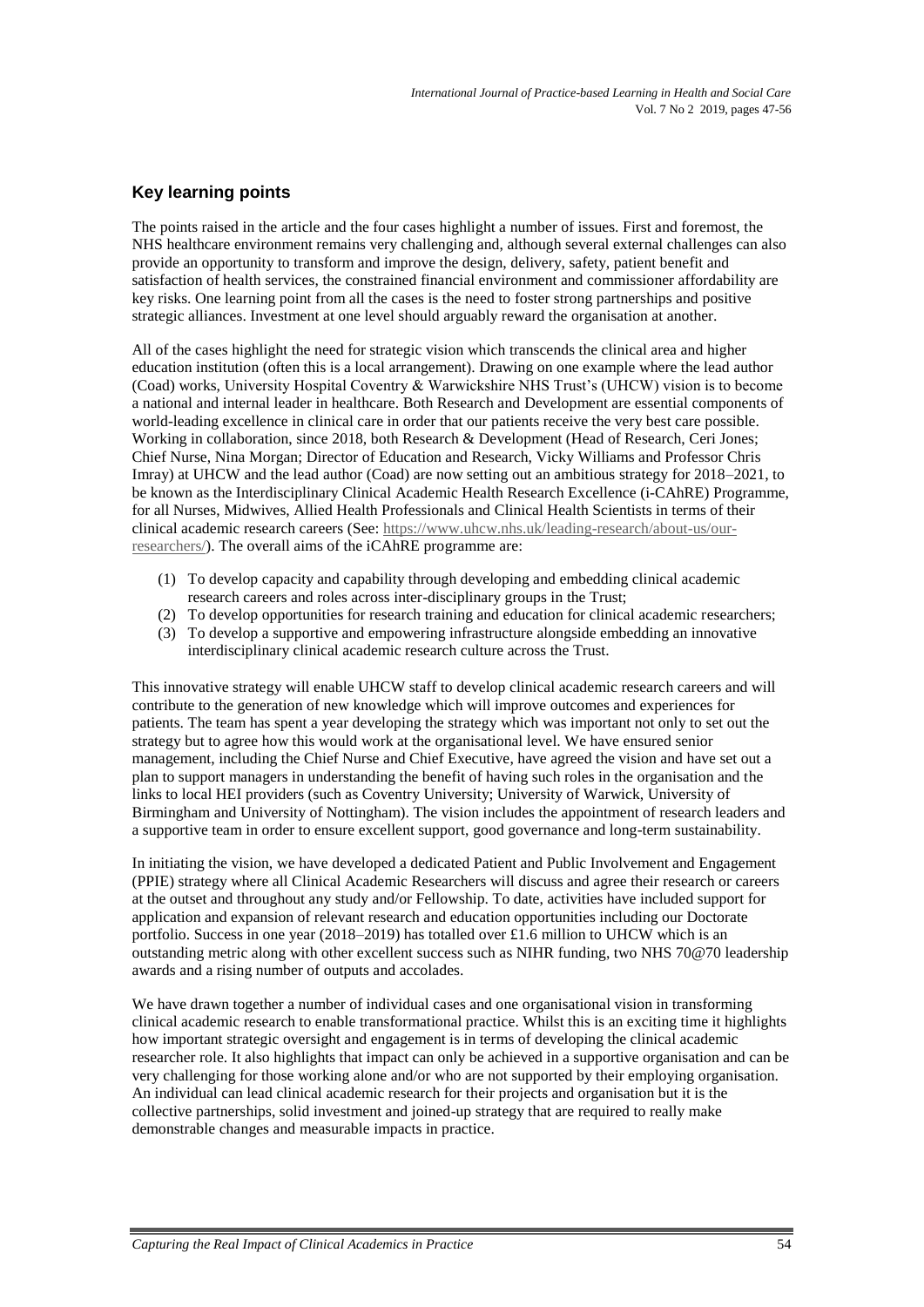## **Discussion and conclusion**

We have set out an article to demonstrate the importance of strategic and operational planning that is required in order to develop the clinical academic researcher role for NMAHPs and HCSs. We have suggested that Key Performance Indicators are simply not enough and that more subtle insight is required to surface the complexity of impact in practice illustrated through our personal case studies and experiences drawn from across the UK.

Using learning from real-world examples, we have outlined that clinical academic researchers must be astute and must select meaningful metrics to demonstrate impact whilst also capturing the relational, the humanistic, and the person-centred change that is enacted through their roles and activities. Measuring the learning in practice of this novel role will need to include smart metrics alongside a person-centred approach. We have included both functions here in this article, and have used case studies from different UK settings to show the real variety and differences in clinical academic research roles. We can conclude that the true key to learning about clinical academic research roles is witnessing the real differences clinical academics make to practice when given the opportunities and positive organisational culture to do so.

# **ORCID**

| Jane Coad               | https://orcid.org/0000-0002-1043-5935 |
|-------------------------|---------------------------------------|
| Joseph C. Manning       | https://orcid.org/0000-0002-6077-4169 |
| Cherith Semple          | https://orcid.org/0000-0002-4560-7637 |
| <b>Bridget Johnston</b> | https://orcid.org/0000-0003-4051-3436 |

## **References**

- <span id="page-8-2"></span>Better Care Fund. (2015). *How to understand and measure impact*. NHS. <https://www.england.nhs.uk/wp-content/uploads/2015/06/bcf-user-guide-04.pdf.pdf>
- <span id="page-8-5"></span>Bramley, L., Manning, J., & Cooper, J. (2018). Engaging and developing frontline clinical nurses to drive care excellence: Evaluating the Chief Nurse Excellence in Care Junior Fellowship initiative. *Journal of Research in Nursing, 23*(8), 678–689.<https://doi.org/10.1177/1744987118808843>
- <span id="page-8-0"></span>Carrick-Sen, D., Richardson, A., Moore, A., & Dolan, S. (2016). *Transforming healthcare through clinical academic roles in nursing, midwifery and allied health professions: A practical resource for healthcare provider organisations*. [https://councilofdeans.org.uk/wp](https://councilofdeans.org.uk/wp-content/uploads/2019/02/AUKUH-Transforming-Healthcare.pdf)[content/uploads/2019/02/AUKUH-Transforming-Healthcare.pdf](https://councilofdeans.org.uk/wp-content/uploads/2019/02/AUKUH-Transforming-Healthcare.pdf)
- Carter, T., Walker, G. M., Aubeeluck, A., & Manning, J. C. (2019). Assessment tools of immediate risk of self-harm and suicide in children and young people: A scoping review. *Journal of Child Health Care, 23*(2), 178–199[. https://doi.org/10.1177/1367493518787925](https://doi.org/10.1177/1367493518787925)
- <span id="page-8-1"></span>Hagan, J. (2018). Nurse satisfaction with opportunities to engage in research. *Western Journal of Nursing Research, 40*(2), 209–221. [https://doi.org/10.1177/0193945916682472](https://doi.org/10.1177%2F0193945916682472)
- <span id="page-8-3"></span>Manning, J. C., Bean, D., Coad, J., Blake, I., Bingham, V., Cooper, J., Carter, T., Turner, A., Hendron, E., Michail, M., Rychwalska Brown, L., Wood, D., & Latter, K. (2015). *Evaluating quality and impact of acute paediatric inpatient care: Defining the domains for a Person Centred Outcome Measure (PCOM) in children and young people admitted with self-harm or eating disorders.* Nottingham University Hospitals NHS Trust.
- <span id="page-8-4"></span>Manning, J. C., Carter, T., Latif, A., Horsley, A., Cooper, J., Armstrong, M., Crew, J., Wood, D., Callaghan, P., & Wharrad, H. (2017). 'Our Care through Our Eyes'. Impact of a co-produced digital educational programme on nurses' knowledge, confidence and attitudes in providing care